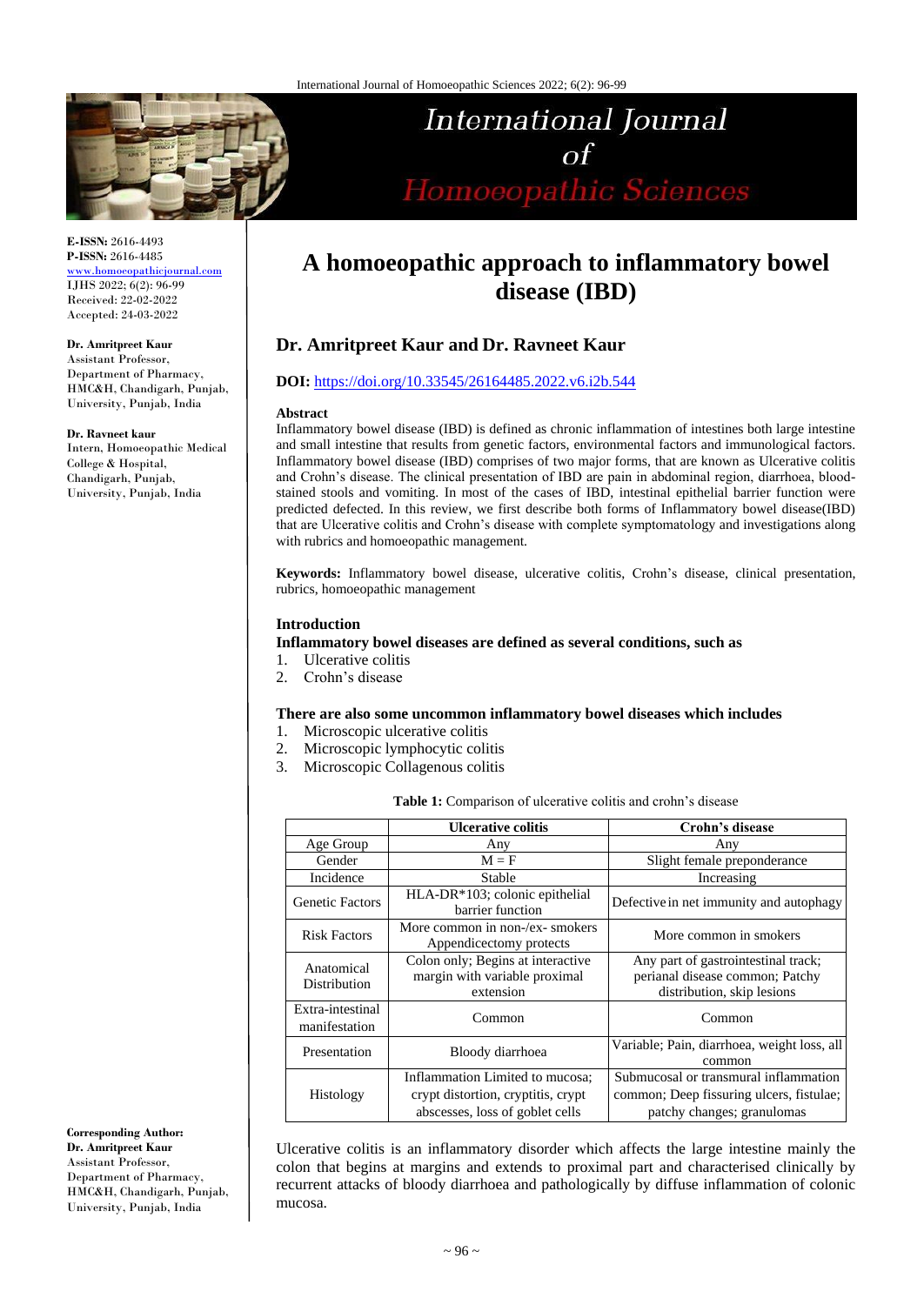Ulcerative colitis is subdivided into two types according to extent of involvement or according to symptom severity.

- Proctitis- Involvement of rectum
- Proctosigmoiditis- Involvement of rectum and sigmoid colon

Left-sided ulcerative colitis - Involvement of descending colon, sigmoid colon and rectum. Pancolitis-Involvement of whole colon or most of the colon.

#### **Causes**

# **Familial or Genetic**

- a. Strong family history
- b. Occurrence in Monozygotic twins

#### **Infectious**

- a. Mycobacterium
- b. Measles virus
- c. Listeria Monocytogenes
- d. Yeast
- e. Bacteriodes
- f. *E. coli*

#### **Dietary factors**

Deficiency or excess of certain nutrients (butyric acid, sulphides, L-arginine, glutamine)

# **Immunological factors**

- a. 40kDa Colonic protein
- b. Cellular mechanisms
- c. Cytokines
- d. Neuroimmune

#### **Psychological**

Symptoms are precipitate and outburst due psychological stresses.

#### **Environmental factors**

- a. Smoking
- b. Sulphate-reducing bacteria
- Appendicectomy
- d. Anti-inflammatory drugs

# **Clinical features of ulcerative colitis**

- Onset is usually gradual
- There are exacerbations and remissions
- Diarrhoea; stool is blood-stained and there is also presence of mucus and pus in the stool
- Presence of lower abdominal pain with fever, weight loss, loss of appetite
- Patient is also suffered from dehydration and symptoms of anaemia
- On palpation, there is tenderness over the colon, especially in the left iliac fossa. Relapses due to emotional stress, intercurrent infections and use of antibiotics.

#### **Acute variety**

- 1. The entire is colon is involved in acute variety of ulcerative colitis
- 2. Fever, weight loss and loss of appetite are severe in nature
- 3. Patient suffered from severe form of diarrhoea and dehydration
- There is condition of tachycardia and postural hypotension
- 5. Due to serosal involvement, there is lower abdominal pain, tenesmus and tenderness in left iliac fossa

#### **Chronic variety**

- 1. Colon become rigid tube due to permanent damage of bowel by fibrosis and also leads to incapability of absorbing fluids and acts like a faecal reservoir
- 2. There is no systemic manifestations or toxaemia in chronic form of ulcerative colitis
- 3. Patient suffered from chronic diarrhea

#### **Disease confined to rectum (proctitis)**

- 1. Systemic symptoms are trivial or absent
- 2. Diarrhoea with blood-stained stool
- 3. Presence of severe tenesmus and frequent urge to watery stool
- 4. Bleeding from rectum and presence of mucus in rectum

#### **Distal colitis**

- 1. Patient suffers from constipation rather than diarrhoea
- 2. There is retention of faeces in the proximal colon and stool is hard

#### **Investigations**

- 1. Presence of anaemia, raised ESR and leucocytosis
- 2. Electrolyte abnormalities are detected
- 3. Hyperproteinaemia
- 4. Abnormal liver function tests
- 5. Stool examination and culture is performed to exclude infective pathology
- 6. Stool for clostridium defficile toxin is done
- 7. Plain radiograph of abdomen
- 8. Barium enema
- 9. Sigmoidoscopy
- 10. Colonoscopy
- 11. Rectal biopsy shows mucosal inflammation 13) Serologic markers are also advised

#### **Crohn's disease**

A non-specific granulomatous inflammation which involves single or multiple areas of the intestine, causing submucosal or transmural inflammation with deep fissuring ulcers, fistuale and granulomas due to various exciting agents. It can affect any part of the GI tract, but most commonly affects the terminal ileum or the ileocecal region.

## **Causes**

# **1. Genetic factors**

There is mutations in the CARD15 (NOD2) gene on chromosome 16 in patients present with crohn's disease. Genes within HLA region influence colonic involvement and causes extra- intestinal manifestations.

#### **2. Smoking is also one the maintaining cause**

Infective organisms: Mycobacterium paratuberculosis is one of the factor responsible for the occurrence of disease

#### **3. Diet**

Occurrence of crohn's disease may be due to high intake of refined sugar and low intake of fibre from fruits and vegetables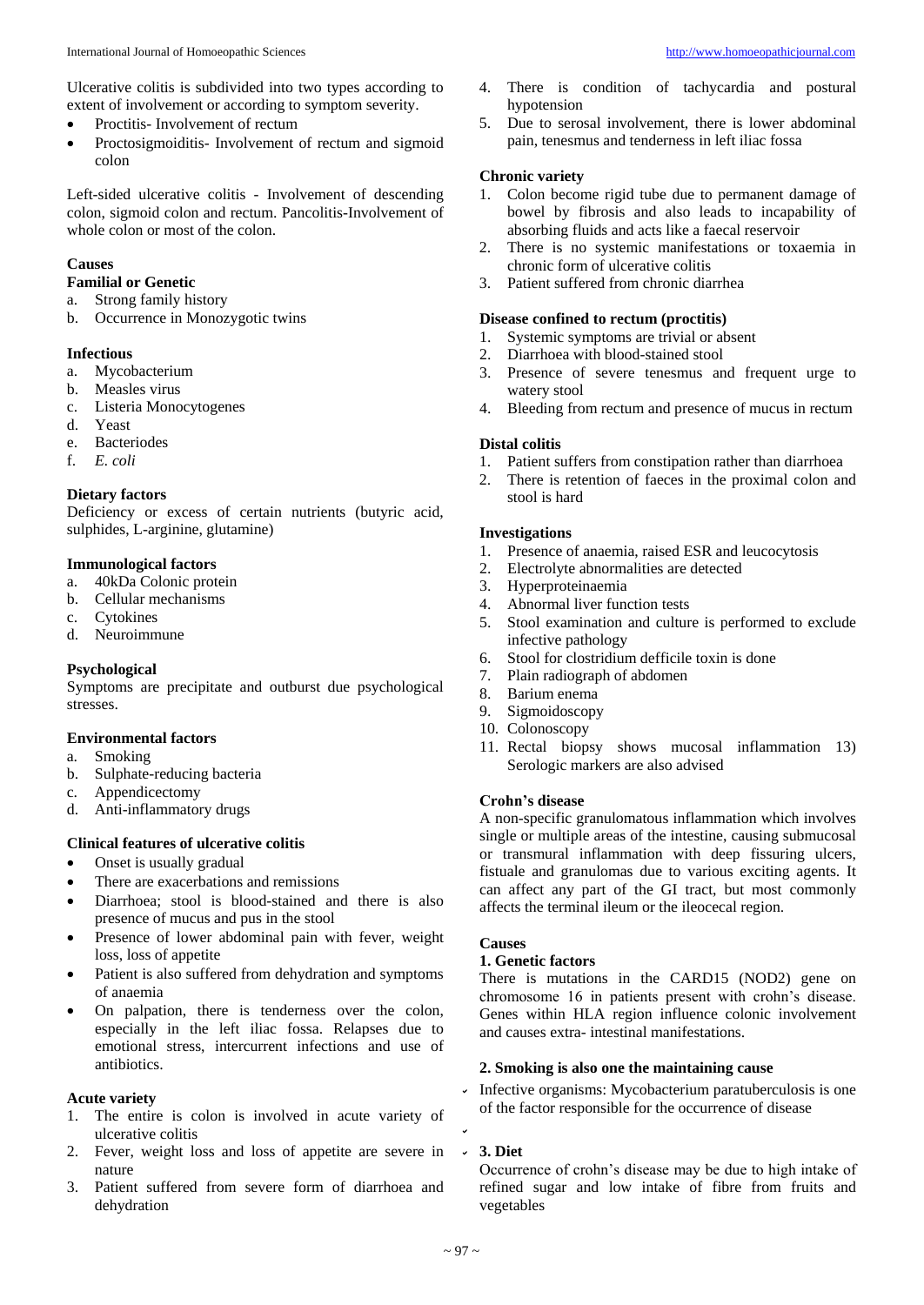#### **4. Immune mechanisms**

In crohn's disease, down regulating mucosal immune response are impaired

#### **1. Clinical features**

**Table 2:** Symptoms depend on site of disease

| <b>Disease</b><br>site | <b>Clinical features</b>                                                                                                |  |
|------------------------|-------------------------------------------------------------------------------------------------------------------------|--|
| Ileum                  | There is presence of abdominal pain, diarrhoea and mass<br>in the right iliac fossa with the condition of acute ileitis |  |
| Colon                  | There is bleeding in rectum, perianal disease and extra-<br>intestinal manifestations                                   |  |
| Rectum                 | Proctitis                                                                                                               |  |
| Other<br>sites         | Mouth, stomach, duodenum affected (rarely)                                                                              |  |

#### **2. Extra intestinal manifestations**

- a. Aphthous ulceration
- b. Erythema nodosum
- c. Pyoderma granulosum
- d. Acute arthritis
- e. Eye complications: conjunctivitis, episcleritis, uveitis

#### **Investigations**

- 1. Presence of normochromic normocytic or macrocytic or hypochromic anaemia in IBD patients
- 2. There is raised ESR and leucocytosis
- 3. Abnormal liver function test<br>4. Hyperproteinaemia
- 4. Hyperproteinaemia
- 5. Stool culture and routine examination are performed to exclude infectious causes of diarrhoea
- 6. Sigmoidoscopy and colonoscopy
- 7. Schilling test for malabsorption of vitamin B12
- 8. Typical granulomatous inflammation is indicated by biopsy of colonic mucosa, ileal mucosa, anal skin tags and perianal inflammatory lesions
- 9. Barium meal follow through and barium enema
- 10. High-resolution ultrasound and spiral CT scan is done to detect the thickness of the bowel wall and intraabdominal abscesses.
- 11. Radionuclide scan
- 12. Serologic markers

# **Rubrics of IBD**

**1. Abdomen, inflammation –Region, colan (=Colitis):** abrot mp4• all-sbri1 arg-nmrr1 arsmrr1 asaf mrr1 asarptk1 bism mrr1 cadm-s mrr1 calc-ar mrr1 canth br1\* caps mrr1 carc mrr1\* Cenchmtf chin mrr1 coch ptk1 cop ptk1 crot-t mrr1 dys fmmt • eberth jl2 enteroc jl2 Ferr-I mrr1 Gamb mrr1 guat sp1 hell mrr1 hoit mtf1 influ jl2 kall-bi mrr1 kalin mrr1 kali-p ptk1 lack mrr1 lil mrr1 mag-c mrr1 malar jl2 merc mrr1 Merc-c mrr1 nat-c mrr1 nat-m mrr1 nat-s mrr1 nit-ac mrr1\* nux-v mrr1\* olnd mrr1 parathyr jl2 petr mrr1 p h - a c mrr1 phos mrr1\* podo mrr1 ptel mrr1 raphgk1 rhus-t ptk1 sulph mrr1 syph jl2\* ter tl1 tub jl2\* tub-d jl2 uncartorn mp4• verat mrr1 zinc mrr1 zinc-val ptk1

Page Number. 888, Synthesis Repertory

**2. Abdomen, inflammation –Region, ileum (=ileitis): butac sp1 toxo-g jl2 yersjl2**

Page Number 889, Synthesis Repertory

**3. Abdomen, pain –lower abdomen:** Acon **agar l** agn ↓aloe↓ alum↓ am-c↓ Am-m↓ ambr↓ anac ↓ ang↓ ant-t↓ Apis↓ arg-met↓ am↓ Ars↓ asaf↓ asar↓ aster↓ aur↓ bar-c↓ Bell↓ bism↓ borx↓ bov↓ Bry↓ calc↓ camph↓ cann-s↓ canth↓ caps↓ carb- an↓ Carb-v↓ caust↓ chel↓ chin↓ chlam-trbcx2• cic↓ cimic↓ Clem↓ Cocc↓ colch↓ Coloc↓ Con↓ cupr↓ cycl↓ dig↓ euphr↓ guaj↓ hell↓ hyos↓ Ign↓ iod↓ kali-c↓ kali-n↓ Lach↓ laur↓ Lyc↓ m-arct↓ m-aust↓ mag-c↓ mag-m↓ mang↓ Meny↓ merc↓ m e z↓ Nat-c↓ nat-m↓ Nit-ac↓ nux-m↓ Nuxv↓ olnd↓ par↓ Ph-ac↓ Phos↓ plat↓ plb↓ puls↓ Ran-b↓ rheum↓ Rhus-t↓ ruta↓ sabad↓ sabin↓ samb↓ Sec↓ seneg↓ Sep↓ silt↓ spig↓ spong↓ squil↓ Stann↓ staph↓ stront-c↓ sulac↓ sulph↓ Tarax↓ teucr↓ thuj↓ valer↓ Verat↓ verb↓ viol-t↓ Zinc<sup>1</sup>

Page Number 937, Synthesis Repertory

**4. Rectum, diarrhoea, accompanied by I Weakness:**  diosptk1

Page Number 974, Synthesis Repertory

**5. Rectum, diarrhoea, accompanied by appetite:** loss of: arsbg2 chinbg2 nux-m bg2 phos bg2 puls bg2

# Page Number 974, Synthesis Repertory

**6. Stool, bloody- streaks, in:** agarbro1 aloebg2\* am-ch2\* amprly4• ant-tbg2 apisbg2 arg-nbro1 amk\* arundhr1 bellbro1 bry calck\* canthbg2\* Capsbro1 carb-anh2\* cina colchk\* Colchk\* colock\* con k\* cuprbg2 Cupr-arbro1 cycl bg2\* Elathr1 erighr1 e u pbro1 Ipbro1 Kali-bik\* kali-cbg2 kreosbro1 led lil-t bro1 mag-cbro1 mag-mk\* Merck\* merccbg2\* merc-dbro1 mezbg2 nat-cbg2 nat-mbg2 Nat-sk\* Nitack\* Nux- vk\* ox-acbg2 phosbg2\* plbbg2 Podok\* Psorbro1 puls pyrogbg2 rhus-tbg2\* selbg2 squil streptocrly4• sulach2\* Sulph k\* thuj k\* irt-Pbro1 Trom k\*

Page Number 1010, Synthesis Repertory

**7. Abdomen, ulceration, intestines,of** kali-bi, pod.

Page Number 558, Boger's Repertory

#### **Homeopathic Management for IBD**

1. Mercurius Corrosivus: For Blood and Mucus in Stool in Ulcerative Colitis

Mercurius Corrosivus is the medicine to treat patients suffering from Ulcerative Colitis. This medicine is suited to those patients in whom blood and shreds of mucus membranes are passed along with the stool. The patient has a constant urge to pass stool that is scanty, hot and have offensive odour. There is recurrent urge of stool with no satisfaction. There are cutting pains in the rectum accompany the passage of stool.

2. Colchicum Autumnale: For Ulcerative Colitis with Jelly-like Mucus in Stool

Colchicum Autumnale is suited to those patients of Ulcerative Colitis who complain of excessive jelly-like mucus in stool. Nausea and faintness from the odour of cooking food, mainly eggs and meat.

3. Arsenicum Album: For Ulcerative Colitis with Stool of